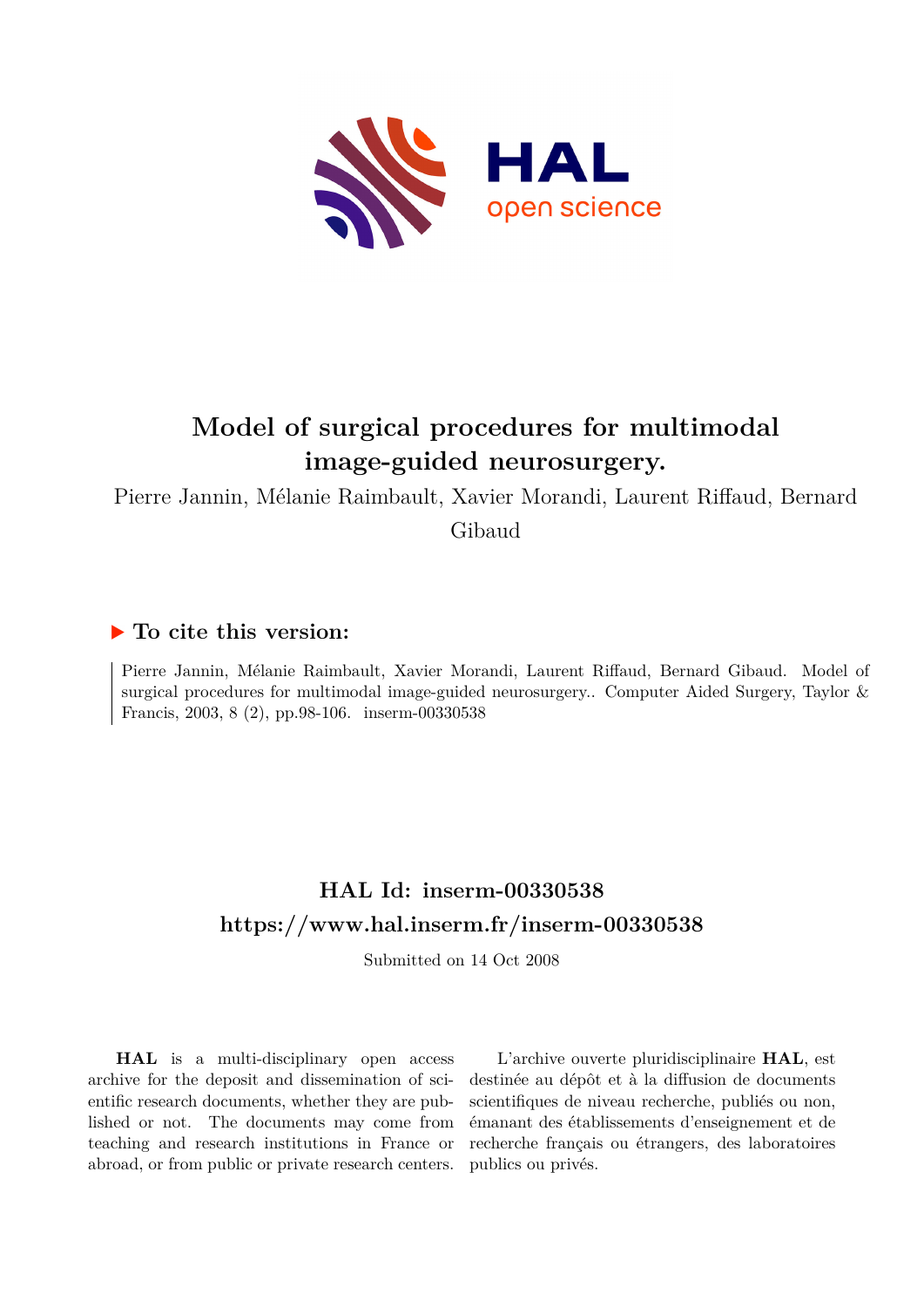**Models of Surgical Procedures for Multimodal Image-Guided Neurosurgery**

# **P. Jannin\* ,** Ph. D.**, M. Raimbault,** M.Sc.**, X. Morandi,** M.D., M.Sc., **L. Riffaud,** M.D., M.Sc.**, and B. Gibaud** Ph. D.

*Laboratoire IDM, UPRES E.A. 3192, Université de Rennes (P.J.,M.R.,X.M.,L.R.,B.G.) and Neurosurgery Department, University Hospital Rennes France (X.M.,L.R.)* 

# **Abstract**

 $\overline{a}$ 

**Objective**: Improvement of the planning stage in image-guided surgery requires a better anticipation of the surgical procedure and its anatomical and functional environment. This anticipation should be provided by acquisition of multimodal medical images of the patient and by a better understanding of surgical procedures. In this paper, we propose improvements to the planning and performance of multimodal image-guided neurosurgery through the use of information models related to neurosurgical procedures.

**Materials and Methods**: We introduce a new generic model of surgical procedures in the context of multimodal image-guided craniotomies. The basic principle of the model is to break down the surgical procedure into a sequence of steps defining the surgical script. In the model, a step is defined by an action. The model assigns to each surgical step a list of image entities extracted from multimodal preoperative images (i.e. anatomical and/or functional images), which are relevant to the performance of that particular step. A semantic validation of the model was performed by instantiating the model entities for 29 surgical procedures.

Address correspondence/reprint requests to : Pierre JANNIN, Laboratoire IDM, UPRES E.A. 3192, Faculté de Médecine, Université de Rennes I, 2, Avenue du Pr. Léon Bernard CS34317 35043 Rennes cedex France ; E-Mail: pierre.jannin@univ-rennes1.fr; http://idm.univ-rennes1.fr

A preliminary version of this paper was presented at the Fourth International Conference on Medical Image Computing and Computer-Assisted Intervention (MICCAI 2001), Utrecht, The Netherlands, October 2001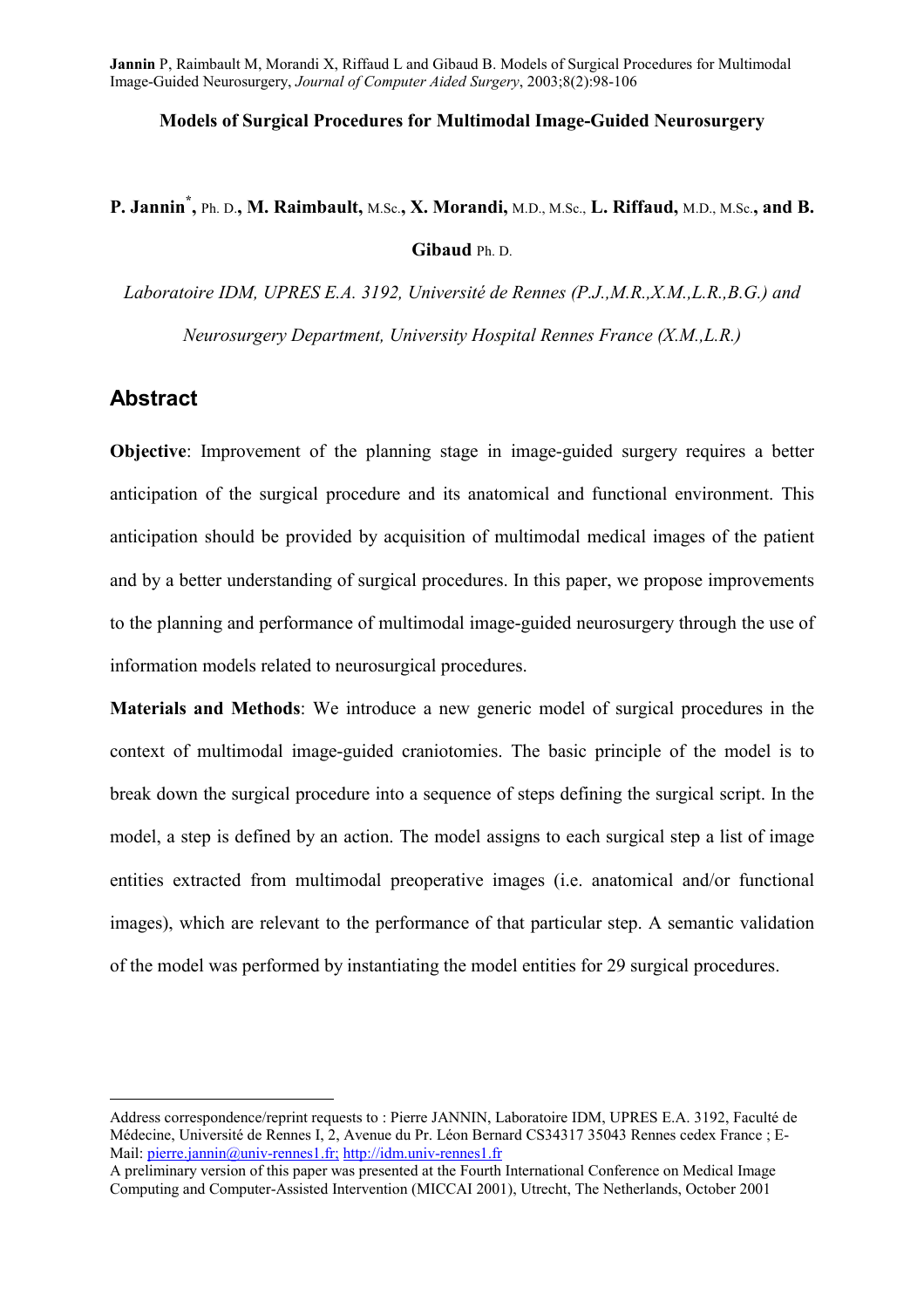**Results**: The resulting generic model is described by a UML class diagram and a textual description. The validation has shown the relevance of the model, confirming the main assumptions underlying the model. It also provided us with some leads to improve the model.

**Conclusion**: While further validation is needed, the initial benefits of this approach can already be outlined. It should confer real added value to the different levels of image-guided surgery, from preprocessing to planning, as well as during surgery. Models of surgical procedures can manage image data according to the surgical script, which should lead to better anticipation of surgery through the development of simulation tools. Furthermore, they may improve the performance of surgery under microscope-based neuronavigation systems by making it possible to adapt both visualization and interaction features of multimodal preoperative images according to the model.

**Keywords**: Models of Surgical Procedures, UML, Multimodal Neuronavigation, Planning, Simulation, Image-Guided Neurosurgery

### **1. Introduction**

Computer aided surgery has an increasingly role in surgery today. Computer aided surgery systems mostly require an initial planning stage based on multimodal imaging, the value of which has already been reported<sup>2,8,13,14</sup>. Expected progress with respect to planning include the improvement of the use and management of multimodal data, the planning of the whole surgical procedure (and not only a subset of it) and the involvement of technical, hardware and haptic constraints of the surgical procedure. As part of planning, patient data based simulation should allow surgical training for a given surgical performance. Most of the research on surgical simulation<sup>3,14</sup> is more focused on realistic rendering, user interfaces or simulation of bio-mechanical reality than on understanding surgical procedures (i.e. identifying the core features of a surgical procedure). However, the need for models of the surgical procedure derived from task analysis was outlined for designing surgical simulation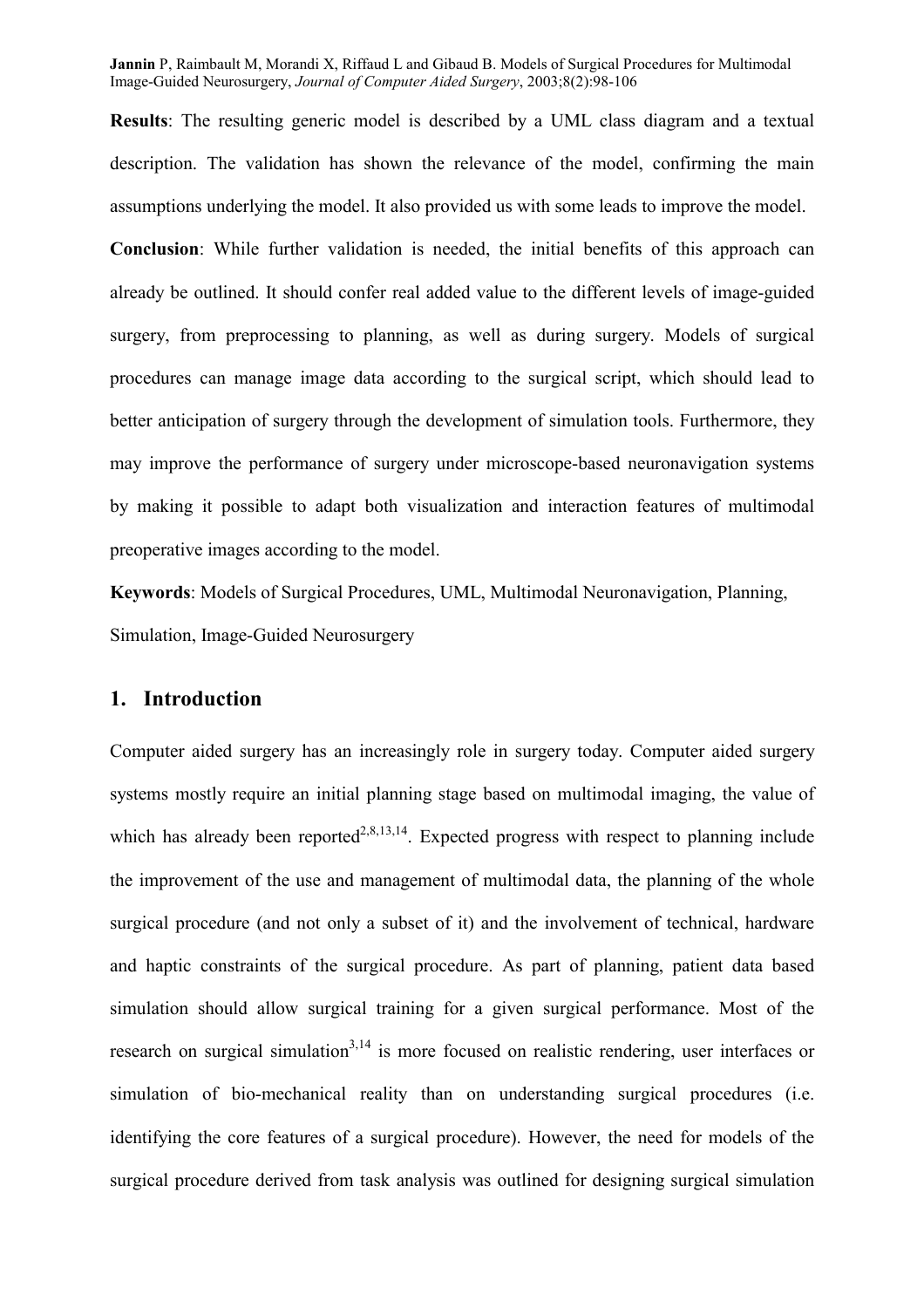systems<sup>24,25</sup>. Some authors recently reported the added value of models of surgical procedures for robotic systems<sup>12,19,20</sup> or minimally invasive surgical procedures<sup>16</sup>. Neuronavigation for neurosurgery deals with complex multimodal information (i.e. anatomical and functional preoperative images of the patient)<sup>1,17,21</sup> and therefore models of surgical procedures may improve the management of this multimodal information especially with microscope-based augmented reality systems<sup>9</sup>.

In this paper, we propose a generic model for neurosurgical procedures in which the procedure is broken down into its main steps characterized by an action and related attributes. We studied three types of procedures, known to benefit from multimodal neuronavigation<sup>10,11</sup>, and accounting for approximately 75% of supratentorial procedures in our neurosurgery department (excluding traumatology, shunts, and vascular procedures): surgery for supratentorial intra-parenchymatous tumors: SSIT (67%), surgery for supratentorial cavernomas: SSC (5%) and selective amygdalo-hippocampectomies for medically intractable epilepsies: SAH (3%). We also present the results of a semantic validation of the model performed on 29 clinical cases.

### **2. Methods**

The basic principle of the model is to break down the surgical procedure into a sequence of major steps defining the surgical script. The model assigns to each surgical step a list of image entities extracted from multimodal preoperative images (i.e. anatomical and/or functional images), which are relevant to the performance of that particular step. The role of each image entity in a particular step is specified from a list of predefined values: target area (e.g. tumors, malformations), area to be avoided (e.g. high risk functional areas, vessels), reference area (e.g. sulci, vessels, anterior and posterior commissures, basal ganglia) or surgical approach (e.g. a sulcus used as a surgical path to the target). For example, during the performance of the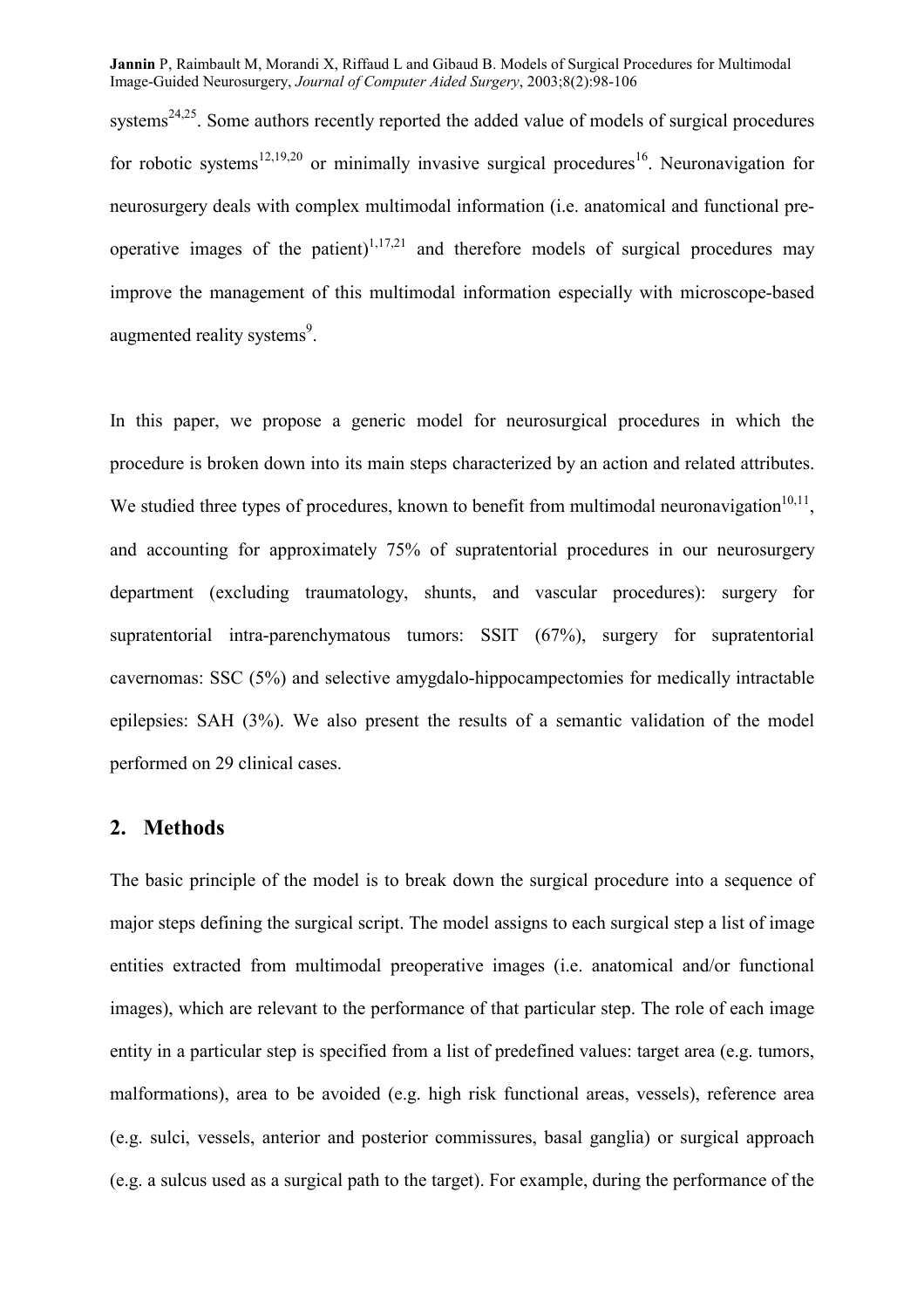step concerning the removal of the tumor, contours of a tumor may be considered as a target area, sulci segmented from T1-weighted MR imaging as reference areas, and functional data such as brain activity sources related to motor stimulations and reconstructed from a magnetoencephalographic examination as areas to be avoided.

As a starting point for the design of the model, we analyzed the descriptions made by neurosurgeons of the three types of surgical procedures listed above (i.e. SSIT, SSTC and SAH). These descriptions were either generic, i.e., referring to standardized procedures expressed as an abstraction of many concrete clinical cases, or specific, i.e., derived from the analysis of 12 clinical cases, both during and after surgery using video tapes (6 SSIT, 3 SSTC, 3 SAH). Results obtained with one surgeon were always discussed with at least one other, in order to fit the model with several points of view on how a specific procedure should be done. Then, we formalized this decomposition of surgical procedures into a generic model, describing the main entities and relationships. The UML formalism (Unified Modeling Language)<sup>18</sup> was selected among the numerous techniques available because UML is now a standard commonly used in medical information modeling (e.g. Neuronames<sup>4</sup>, UMLS<sup>15</sup>). Several main concepts, such as the steps and the images entities, were straightforward to formalize, whereas some others required more work and discussion. The final class diagram was iteratively obtained by assessing the model with the three types of procedures, through the translation of the clinical cases into UML object diagrams.

#### **3. Results**

Figure 1 presents the generic model as a UML class diagram. The major conceptual entities and relations are the following. *SurgicalProcedure* is the basic entity of this model. A *SurgicalProcedure* concerns one or more *Targets* and comprises one or more ordered *Steps*. In multimodal image-guided surgery, a procedure may require several *ImageEntities* corresponding to 3-D image entities (i.e. points, surfaces or volumes) extracted from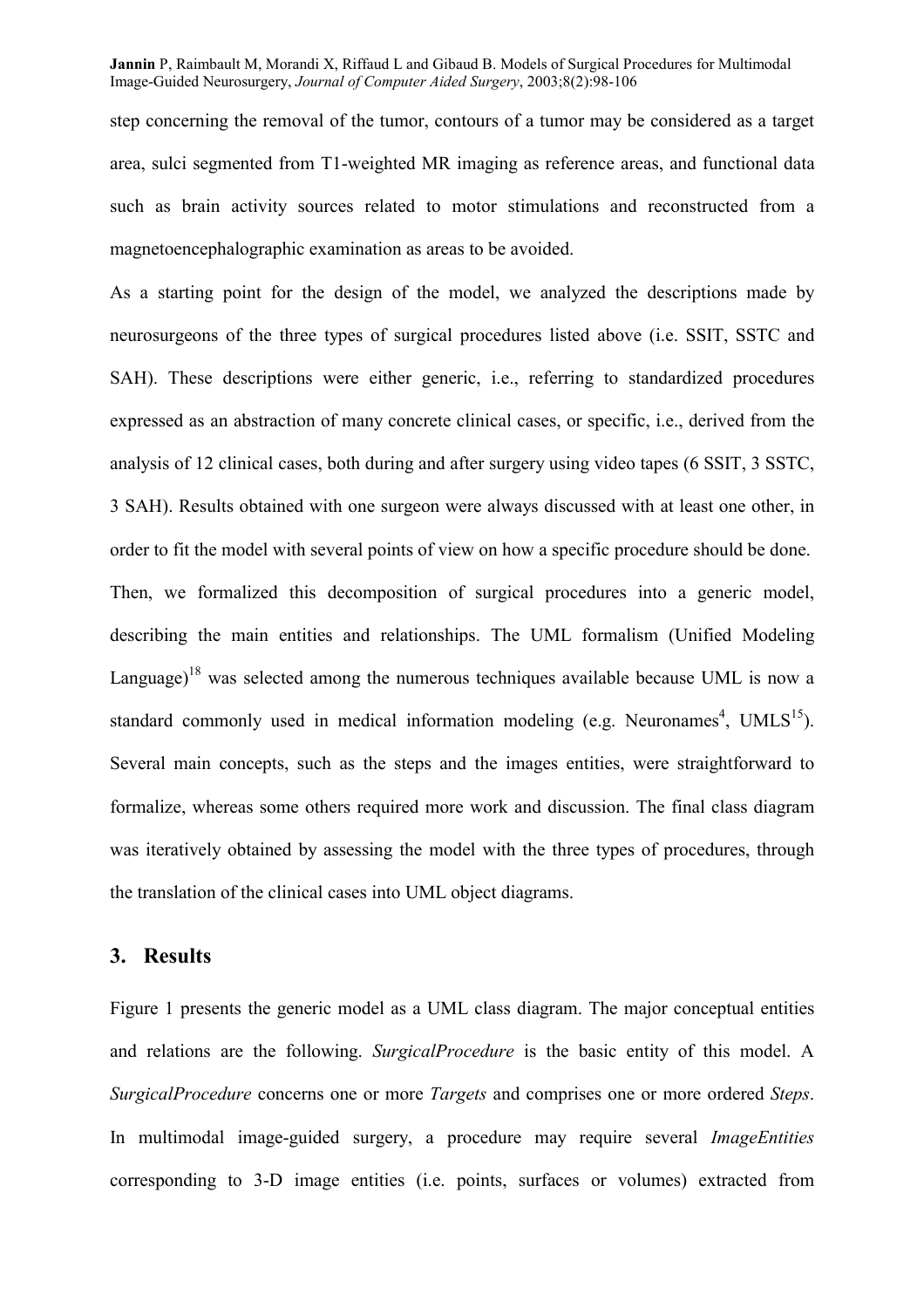anatomical or functional preoperative images. A *Target* may have an *ImageEntity*, which is its graphical representation segmented from images. A *Target* has properties (e.g. size, orientation and amplitude) and is located within the right and/or left hemisphere (*Side*). A *Target* may concern several anatomical concepts (*AnatInstConcept*) such as a gyrus or a lobe in which it is located. A *Target* is also characterized by a concept denoting pathology (*PathoInstConcept*), such as cavernoma, glioma or epileptogenic focus. A *Step* comprises a single *Action*, which is the aim of this step (e.g. incision of the dura mater). An *Action* may act upon one pathological, functional or anatomical entity (*InstantiatedConcept*). A *Step* may also have an *ImageEntityList*, listing the anatomical and/or functional *ImageEntities* relevant for the performance of this specific *Step*. Each *ImageEntity*, referring to a specific *ImageEntityList*, has a *Role* representing the kind of use anticipated for that instance in that *Step*, such as target area, area to be avoided, reference area or surgical approach. Each *ImageEntity* refers to one or more *InstanciatedConcepts*, representing information about anatomy, function or pathology. A *Step* may refer to an *ActionModel* and may be described by one or more *ActionAttributes*. An *ActionModel* may be, for instance, a graphical element representing the action to be performed, *s*uch as contours of a craniotomy or a line representing a surgical approach to a cavernoma. An *ActionAttribute* provides further details on the action to be completed. For example, the action of positioning the patient may be further described by the position to be used (e.g. right or left lateral, supine or prone).

In the model, we distinguished two levels for the representation of information concerning structures involved in surgery<sup>23</sup>. The first relates to the specific patient anatomy, function or pathology (*InstanciatedConcept*, used as *AnatInstConcept*, *FunctInstConcept*, and *PathoInstConcept*) (e.g. exact anatomical location of an image entity) whereas the second refers to canonical knowledge about anatomy, pathology and function (*CanonicalConcept*,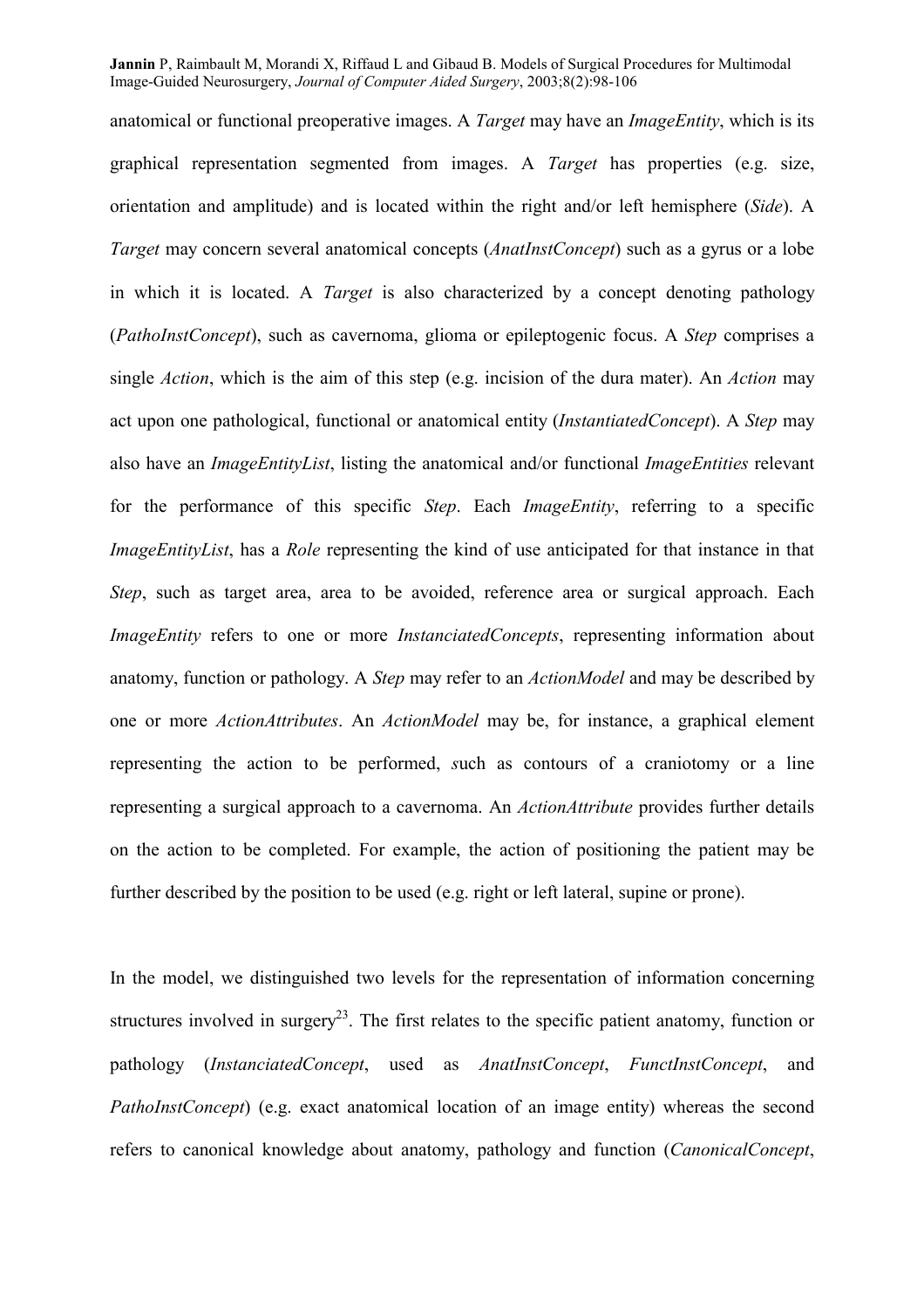used as *AnatCanConcept*, *FunctCanConcept*, and *PathoCanConcept*) (e.g. the precentral gyrus is an anatomical part of the frontal lobe). Instances of *CanonicalConcept* may eventually refer to existing knowledge about these concepts through terminology sources such as Neuronames $4$  included in UMLS since 1992.

### **4. Validation**

#### *4.1. Validation Method*

A semantic validation of the model was performed by instantiating the model entities for 29 surgical procedures (Figure 2). Paper forms were designed in accordance to the generic model, containing the different classes the surgeons were asked to instantiate. In order to cope with the observers' subjectivity, these forms were filled in by four different neurosurgeons. The surgical procedures (22 SSIT, 4 SSTC and 3 SAH) were selected among clinical cases falling within the scope of the model. Of course, these clinical cases were different from those used to design the model. We designed one object diagram for each clinical case, from the corresponding paper form (Figure 3).

The surgeon could define as many steps as desired for the procedure and as many *ImageEntities* as ideally required to complete the action involved in each step (i.e. what kind of image information should be displayed in the oculars of a surgical microscope to perform this step ?). Surgeons were free to fill in forms with any values, but for some classes (e.g. *Role*, *Side*) we provided a list of possible values. For instance, the *Role* class could be instantiated with "target", "reference", "surgical approach" or "to be avoided" values. Furthermore we asked the surgeons to underline and document situations where the model could not fit the clinical requirements.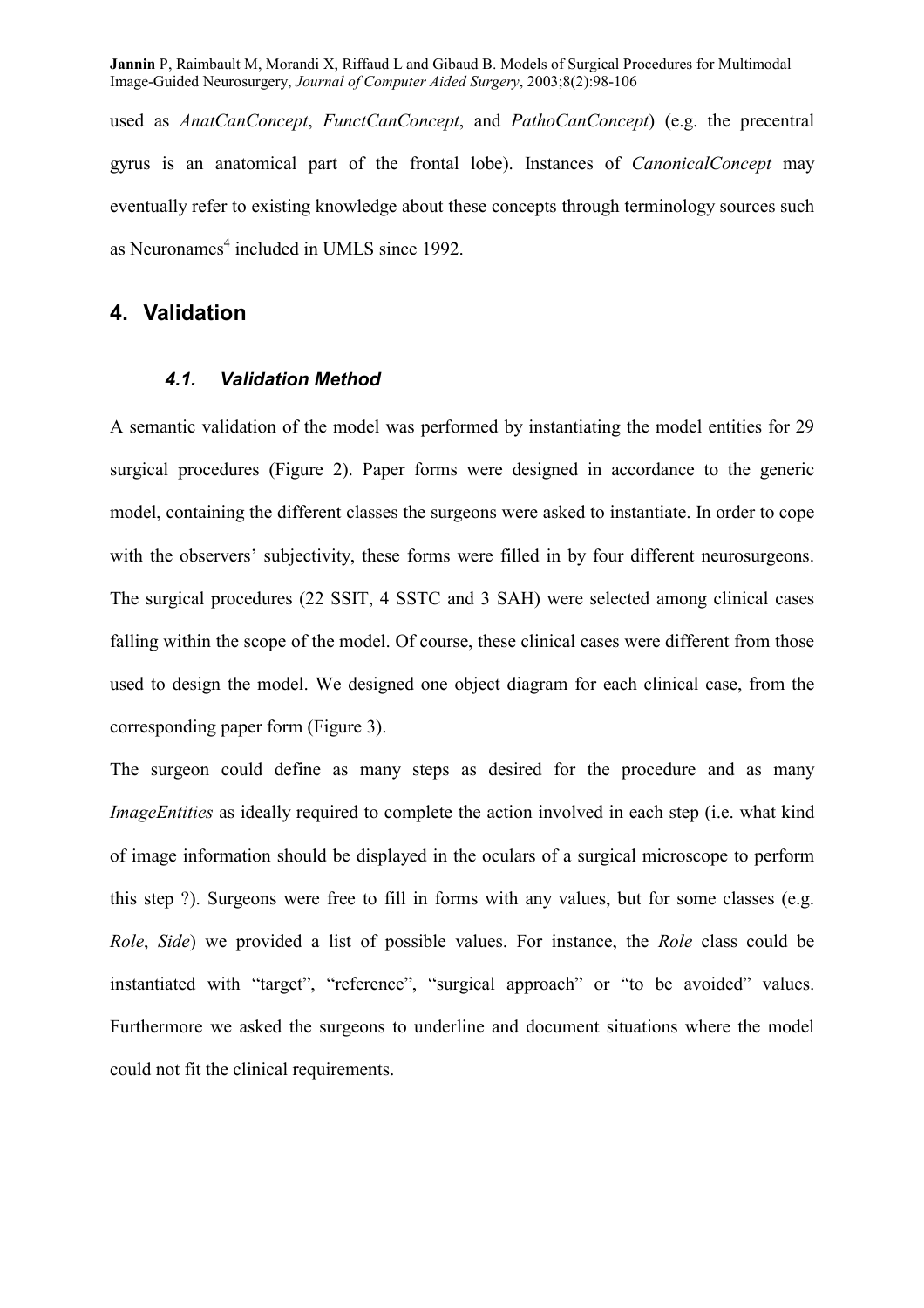#### *4.2. Validation Results*

Results of the validation are given in Table 1, which includes for each surgical procedure the number of main steps, the involved anatomical, pathological and functional instantiated concepts and some comments given by operators. These results did not question the model but raised problems related to specific relation cardinalities and to the values used to instantiate the classes. The core of the model states that a surgical procedure may be broken down into a sequence of separate main steps defined by a single action and referring to a single *ImageEntityList*. This definition was confirmed by the surgeons. They noted that it could be of value to know when one step begins and finishes. They also suggested adding the notion of timing of each *Step*. They highlighted the importance of the *ActionAttribute* class to describe the required surgical tools or to provide more details about the type of the action (e.g. the shape of the skin incision).

The model constrained the action to act upon no more than one *InstantiatedConcept*. In four cases (patients 2, 4, 18 and 28 in Table 1), we realized that this cardinality had to be extended to one *InstantiatedConcept* or more. For instance, for a right-handed patient with a right temporal glioblastoma (patient 2), the *SurgicalProcedure* was a partial temporal lobectomy and the resection step concerned both the tumor and adjacent cerebral tissue. Consequently the *Step* acted upon two *InstantiatedConcepts*.

Currently, the model does not allow one to distinguish *ImageEntities* that are crucial to the performance of the step from optional *ImageEntities*. To enable this distinction, surgeons suggested adding information about the level of importance of the *ImageEntity*. Moreover, an accuracy value could be assigned to each *ImageEntity* of a *Step*, representing the required spatial accuracy of the *ImageEntity* (i.e. maximal accepted error concerning the spatial localization of the image entity, which could be compared to the error computed or estimated from the pre-processing stages).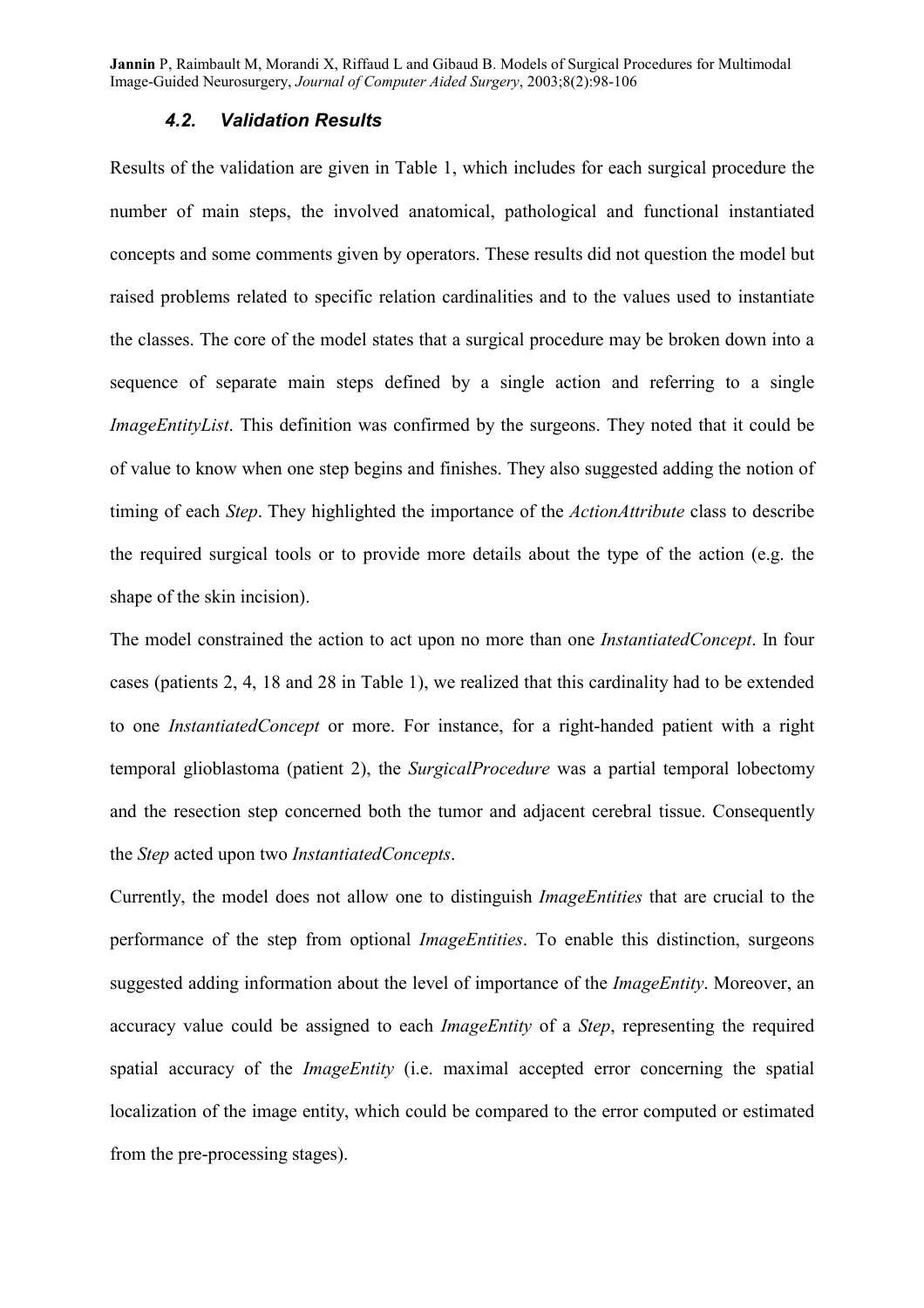Surgeons also noticed that one difficulty in filling the forms was related to the instance values to be used. The *ActionModel* class may contain a graphical representation of the action but it was sometimes difficult to find a representation different from an *ImageEntity* (patients 10, 14 and 21) and to differentiate the target from the action. The validation also highlighted the need for lexicons, which would contain the list of all the values that can be used to instantiate the classes. Such lexicons should be created or selected from existing ones<sup>5</sup>.

#### **5. Discussion**

This paper introduces a generic model of surgical procedures. It breaks down a procedure into steps and associates a goal and relevant information with each step. We restricted the scope of our model to the management of multimodal information in neuronavigation systems for craniotomies. Our primary concern was to manage multimodal information more ingeniously in order to improve and simplify multimodal image-guided craniotomies, especially when using microscope-based multimodal neuronavigation systems<sup>9</sup>. The goal was not to define a surgical procedure in exhaustive detail (e.g. taking into account surgical tools and biomechanical tissue properties), as can be done for robotic purposes. We suggest that the management of multimodal information can be improved based on prior knowledge of surgical procedures. This improvement includes two aspects: a « data management » aspect, enhancing when and why images are essential in the performance of the surgical act (e.g. place and role of images in the surgical script) and a « representation and interaction » aspect, focusing on selecting appropriate visualization and interaction features for image entities, according to their place and role in the surgical script. For instance, during surgery, only the relevant image entities belonging to the step currently being performed could be displayed, and colors selected in relation to their role. The neurosurgeon could thus better focus his or her attention to the most relevant information related to the step.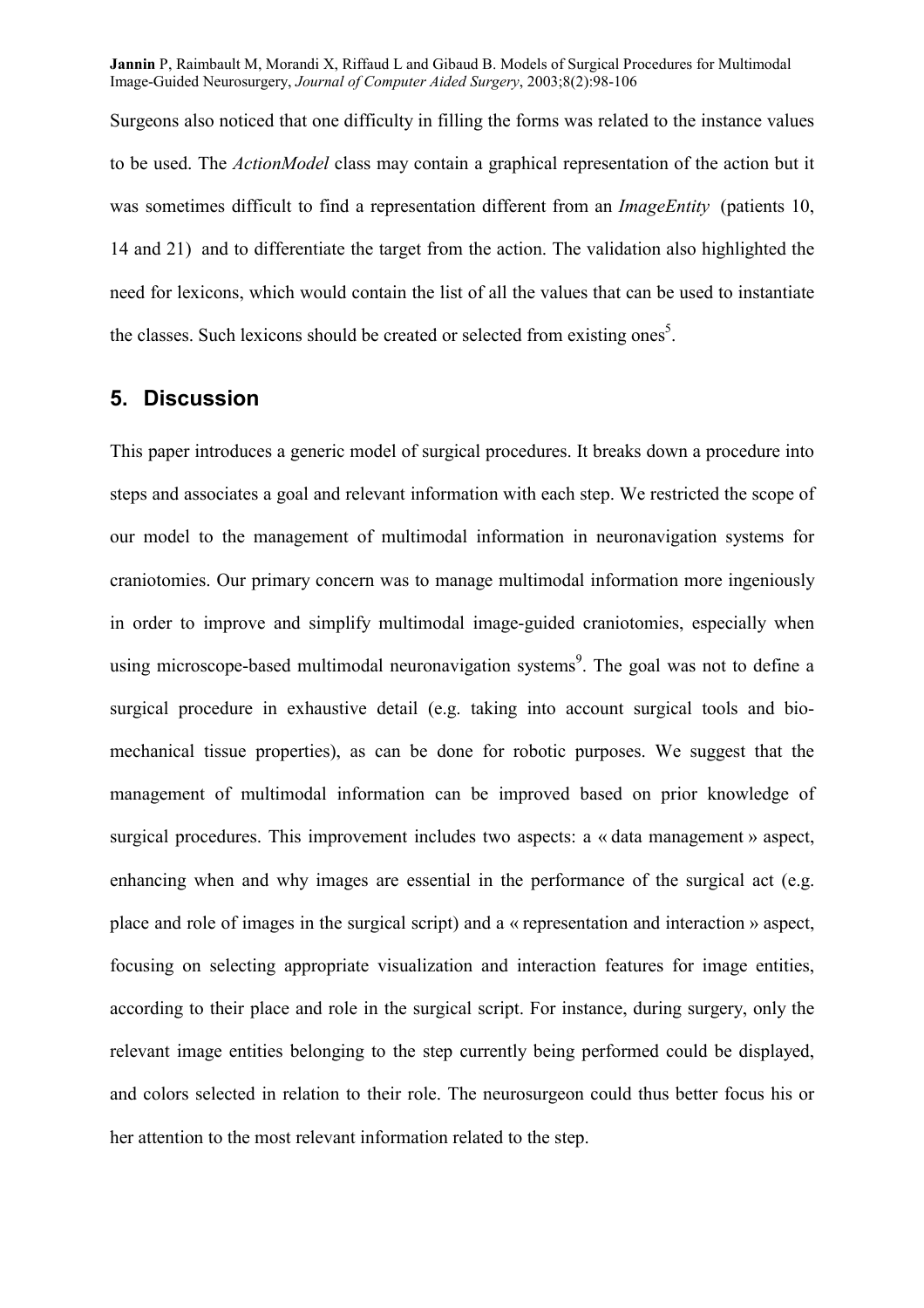Recent works have been reported on modeling surgical procedures. Jensen et al. <sup>12</sup> described the implementation of a microsurgical assistant. This assistant creates a surgical knowledge data base, retrieves relevant information from this data base, puts it forward to the surgeon, and keeps records about the actions or choices made by the surgeon. Munchenberg et al.  $^{19,20}$ introduced a system allowing the design of a surgical procedures data base in order to help robotization of maxillo-facial surgery. An instruction graph representing the surgical procedure is created (i.e. instantiated from a generic model) during the planning stage. This graph is consulted during surgery, validated after surgery and included in the data base. MacKenzie et al. <sup>16</sup> introduced a hierarchical decomposition of laparoscopic surgical procedures and listed major interests of such a decomposition: helping the design and the evaluation of the effectiveness of new tools, allowing the training of surgeons and the evaluation of their performance, and improving planning of surgical procedures. One main limitation of this work concerns the lack of formalism or generic model supporting the hierarchical decomposition. Furthermore, none of these approaches actually models 3-D digital image information as required in the context of image-guided surgery. Surgical procedures do not only involve actions and tools, but also information about trajectories and anatomical, functional and pathological structures coming from pre-operative images and, finally, generic knowledge about these structures.

The model presented in this paper provides a framework to model information involved in the performance of neurosurgical acts and therefore leads to the definition of an ontology $^6$  of this field of knowledge. Thanks to this model, semantics (i.e. meaning) are assigned to image data (i.e. image entities) in the context we have previously specified (multimodal image-guided craniotomies). Making this meaning explicit is a key aspect of successful information sharing between the different software components used for planning and surgery and between which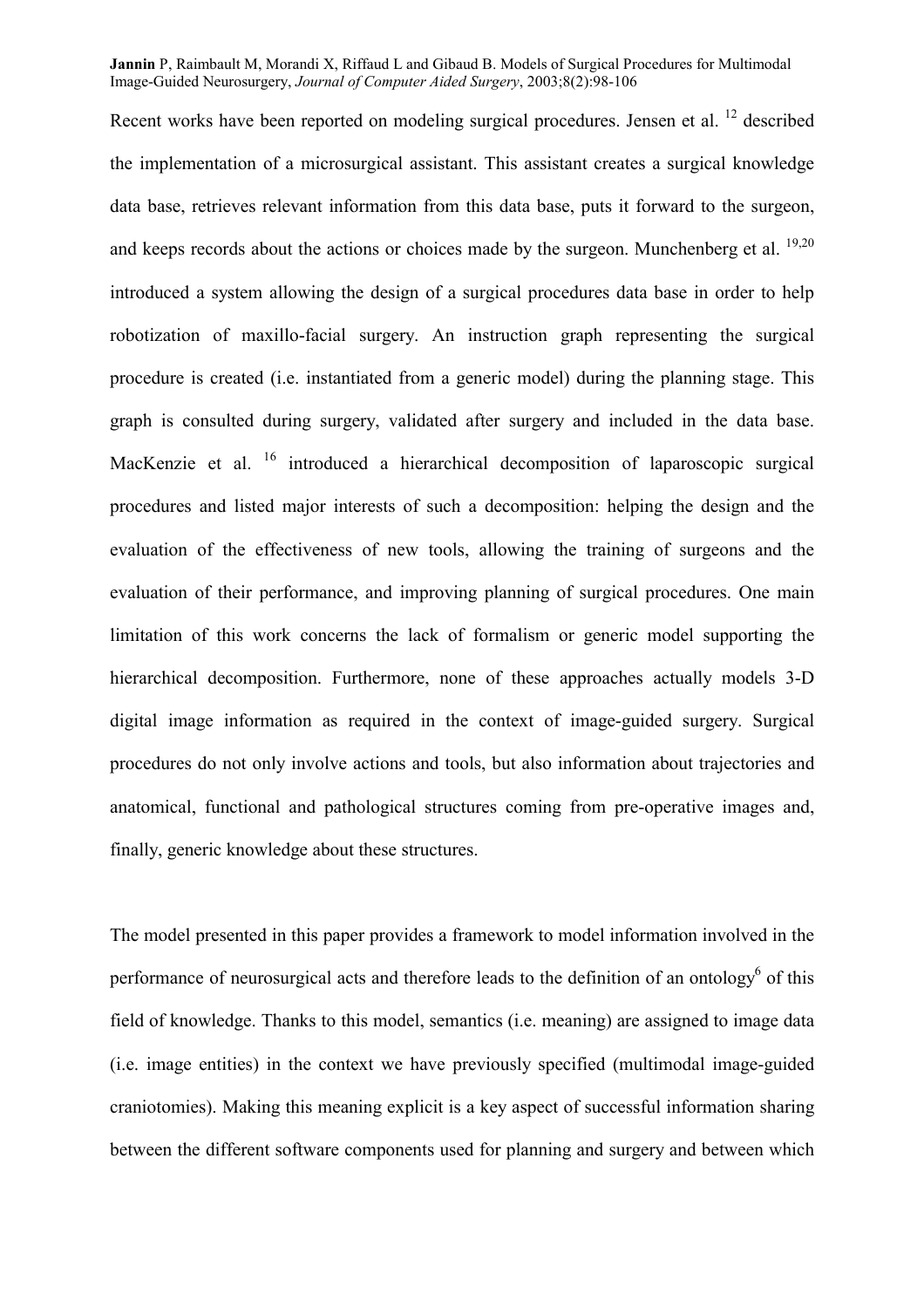a perfect inter-operability is required. In that respect, our work could be compared to approaches dedicated to the design of medical terminologies, notably in order to facilitate codification of surgical procedures<sup>5,7,22,26</sup>. The main applications of these terminologies concern classifications and coding for computerized medical records, reimbursement, quality insurance, public health management, epidemiological surveys, for example.

The validation using 29 clinical cases has shown the relevance of our generic model, confirmed our main assumptions and provided us with some leads to improve the model (e.g. modifying some cardinalities, refining possible values for attributes, adding new features to the *Target* class, refining the distinction between instantiated knowledge and canonical knowledge). Surgeons who filled in the forms – and who had not participated in the model design - confirmed that all image entities were not necessary at every step and that the model could help managing them. Moreover, they strongly felt that the decomposition of the surgical procedure could help them to better organize it, notably during the preoperative planning stage. The study of the different clinical cases emphasized the fact that there are few variations between object diagrams based on clinical cases requiring the same kind of surgical procedure. The same steps are associated with the same actions and similar relevant image entities. Consequently, it may be worth defining models of these specific procedures, which would *a priori* include the expected steps and the image entities to assign. Such models would carry *a priori* knowledge about these procedures.

## **6. Conclusions**

This paper presents a work in progress. While further validation is needed (i.e. by involving a broader set of clinical cases and surgical procedures), the initial benefits of this approach can already be outlined. It should confer real added value to the different levels of image-guided surgery, from preprocessing to planning, as well as during surgery. Models of surgical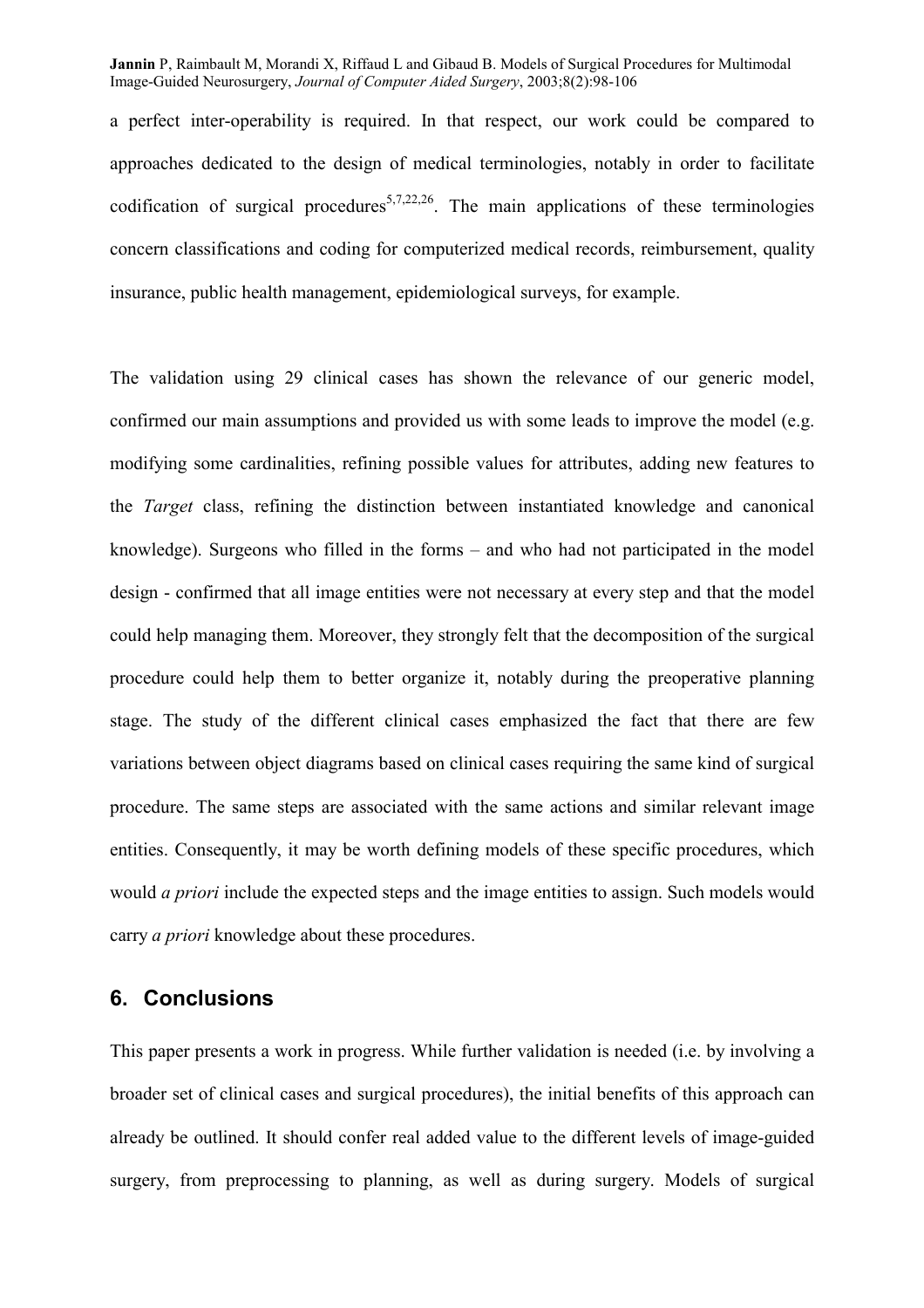procedures can help to better manage image data according to the surgical script, which should lead to better anticipation of surgery through the development of simulation tools. Furthermore, they may greatly improve the performance of surgery under microscope-based neuronavigation systems by optimizing both visualization and interaction features of multimodal preoperative images. Finally, such models may facilitate the generation of digital case reports and the development of teaching tools. We are convinced that our approach, in conjunction with other *a priori* knowledge, such as anatomical and physiological models<sup>25</sup>. will contribute to the development of decision support systems to improve information-guided therapy.

#### **Acknowledgements**

We wish to thank E. Seigneuret and Pr. J.M. Scarabin, from the Laboratoire IDM and the Neurosurgical Department, who participated in the validation of the model. This research program was supported in part by grants from the "Conseil Régional de Bretagne".

#### **References**

- 1. Alberstone CD, Skirboll SL, Benzel EC, et al.: Magnetic source imaging and brain surgery: presurgical and intraoperative planning in 26 patients. J Neurosurg 92 (2000) 79- 90
- 2. Apuzzo MJ: New dimensions of neurosurgery in the realm of high technology: possibilities, practicalities, realities. Neurosurgery, 38 (1996) 625–639
- 3. Auer LM, Radetzky PJ, Wimmer C et al.: Visualisation for planning and simulation of minimally invasive neurosurgical procedures. Medical Image Computing and Computer-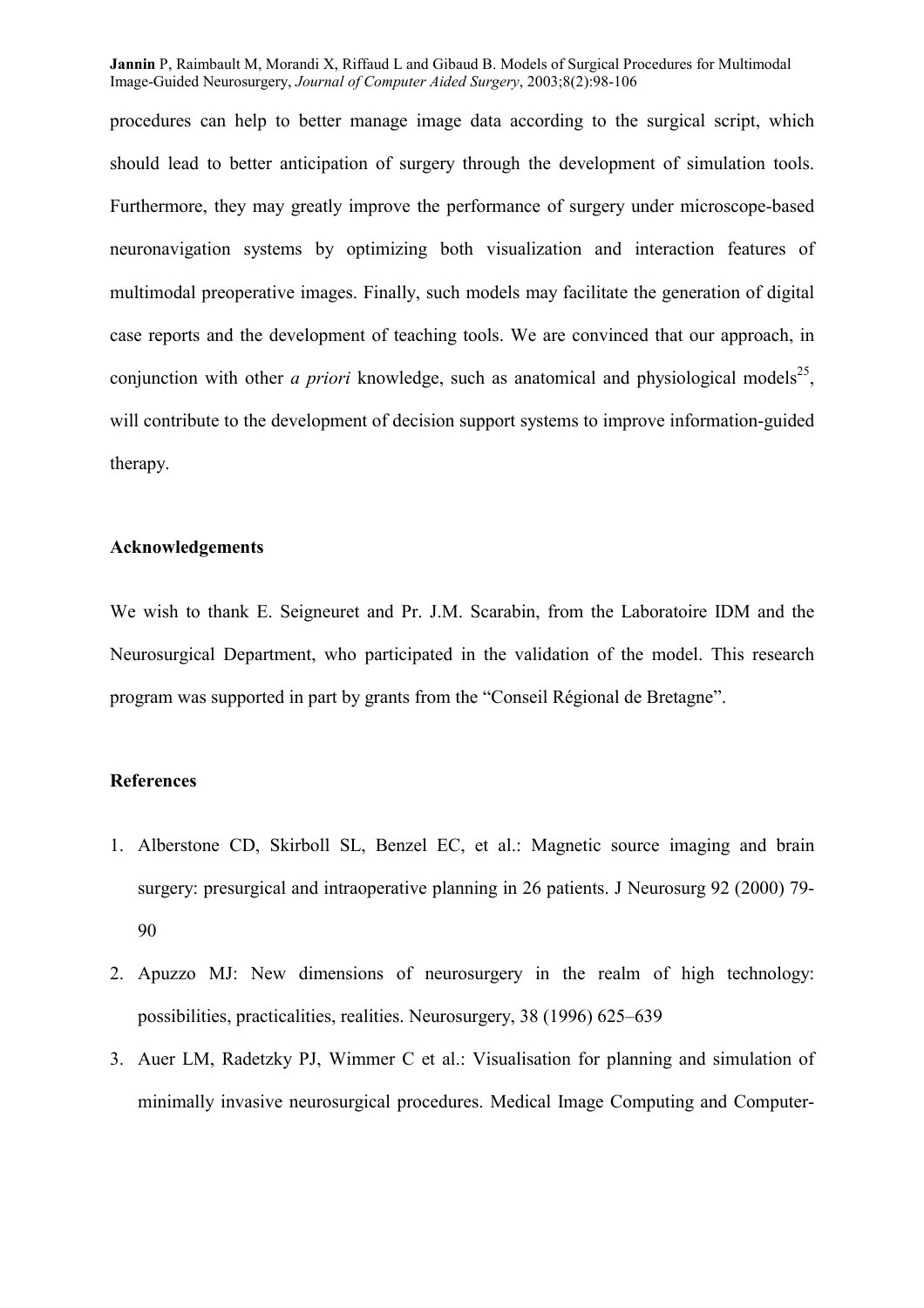Assisted Intervention - MICCAI'99, Cambridge, UK, Chris Taylor, Alan C. F. Colchester (Eds.), Lecture Notes in Computer Science 1679 Springer (1999) 1199-1209

- 4. Bowden DM, Martin RF: Neuronames Brain Hierarchy. Neuroimage, 2 (1995) 63-83
- 5. Burgun A, Botti G, Bodenreider O, et al.: Methodology for using the UMLS as a background knowledge for the description of surgical procedures. International Journal of Biomedical Computing 43 (1996) 189-202
- 6. Chandrasekaran B, Josephson JR, and Benjamins VR: What are ontologies and why do we need them? IEEE Intelligent Systems January-February (1999) 20-26
- 7. CEN European Committee for Standardisation prEN 1828: Structure for Classification and Coding of Surgical Procedures. (1999) Brussels CEN
- 8. Hardenack M, Bucher N, Falk A, and Harders A: Preoperative planning and intraoperative navigation : status quo and perspectives. Comp Aid Surg 3 (1998) 153–158
- 9. Jannin P, Fleig OJ, Seigneuret E, et al.: A data fusion environment for multimodal and multi-informational neuronavigation. Comp Aid Surg 5 (2000) 1–10
- 10. Jannin P, Seigneuret E, Morandi X, et al.: Repérage sulcal et neuronavigation dans la chirurgie des cavernomes supratentoriels. Neurochirurgie 46/6 (2000) 534-540
- 11. Jannin P, Morandi X, Fleig OJ, et al.: Integration of sulcal and functional information for multimodal neuronavigation. J Neurosurg In Press (2002)
- 12. Jensen P, deJuan E, Long D, et al.: A Microsurgical Assistant for the Augmentation of Surgical Perception and Performance. Engineered System Family number 1, John Hopkins University, http://cisstweb.cs.jhu.edu/research/MicrosurgicalAssistant/
- 13. Kikinis R, Langham Gleason P, Moriarty TM, et al.: Computer-assisted three-dimensional planning for neurosurgical procedures. Neurosurgery 38 (1996) 640–651
- 14. Kockro RA, Serra L, Tseng-Tsai Y, et al.: Planning and simulation of neurosurgery in a virtual reality environment. Neurosurgery 46 (2000) 118–137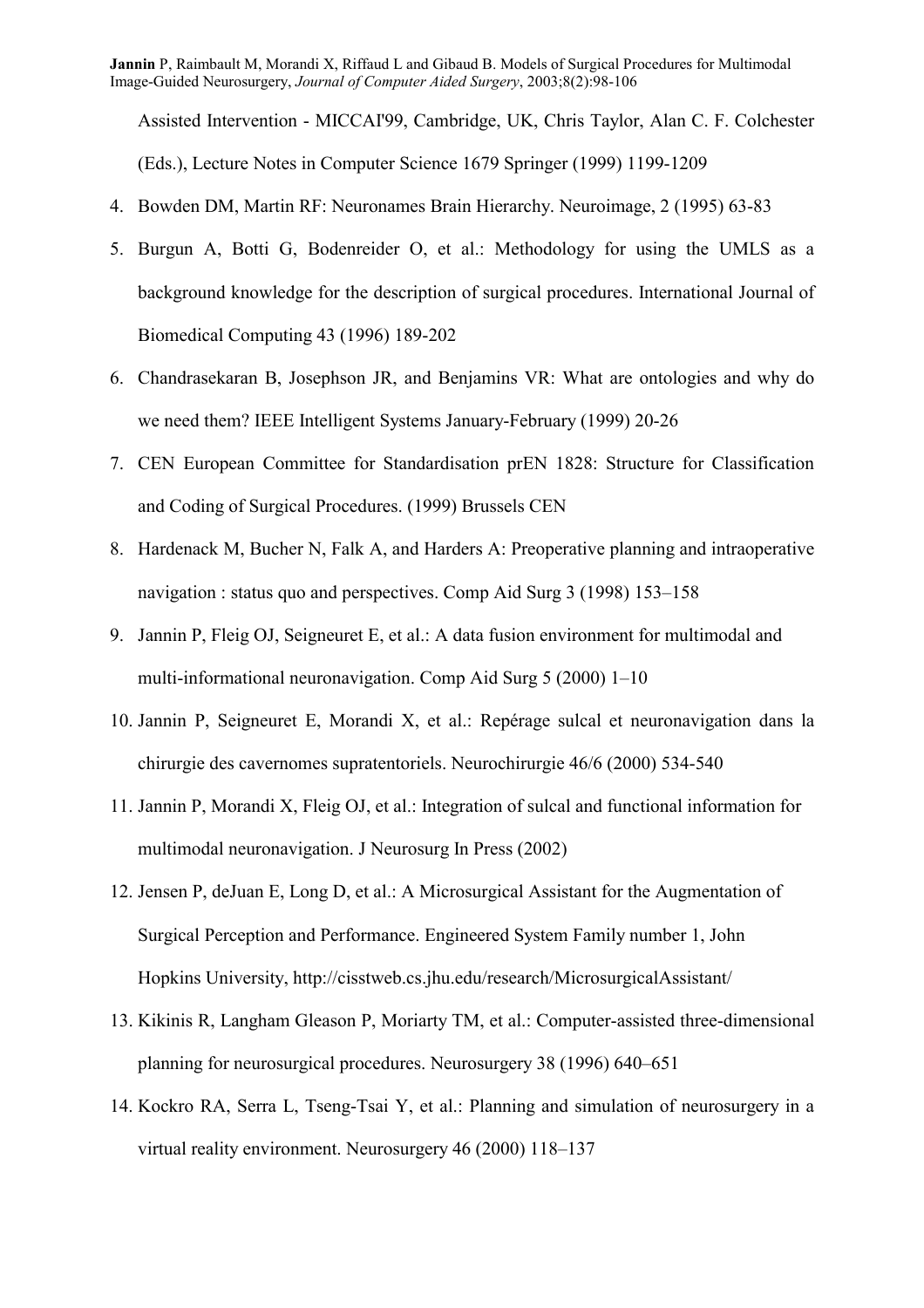- 15. Lindberg DBA, Humphreys BL and McCray AT: The Unified Medical Language System. Methods of Information in Medicine 32 (1993) 281-291
- 16. MacKenzie CL, Ibbotson JA, Cao CGL and Lomax AJ: Hierarchical decomposition of laparoscopic surgery: a human factors approach to investigating the operating room environment. Min Invas Ther and Allied Technol 3/10 (2001) 121-127
- 17. Maldjian JA, Schulder M, Liu WC, et al.: Intraoperative functional MRI using a real-time neurosurgical navigation system. J Comput Assist Tomogr 21 (1997) 910-912
- 18. Muller PA: Modélisation objet avec UML. Eyrolles Eds (1999)
- 19. Munchenberg J, Worn H, Brief J, et al.: A Pattern Catalogue of Surgical Interventions for Computer-Supported Operation Planning. Medicine Meets Virtual Reality (2000), JD. Westwood, HM. Hoffman, GT. Mogel and D.Stredney Eds, IOS Press Amsterdam 227- 229
- 20. Munchenberg J, Brief J, Raczkowsky J, et al.: Operation Planning of Robot Supported Surgical Interventions. International Conference on Intelligent Robots and Systems IEEE/RSJ, Int. Conf. on Intelligent Robots and Systems (2000) ,Takamatsu, Japan 547- 552
- 21. Nimsky C, Ganslandt O, Kober H, et al.: Integration of functional magnetic resonance imaging supported by magnetoencephalography in functional neuronavigation. Neurosurgery 44 (1999) 1249-1256
- 22. Price C, O'Neil M, Bentley TE and Brown PJB: Exploring the ontology of surgical procedures in the Read Thesaurus. Methods of Information in Medicine 4-5/37 (1998) 420-425
- 23. Rosse C, Mejino JL, Modayur BR, et al.: Motivation and Organizational Principles for Anatomical Knowledge Representation. JAMIA 5 (1998) 17-40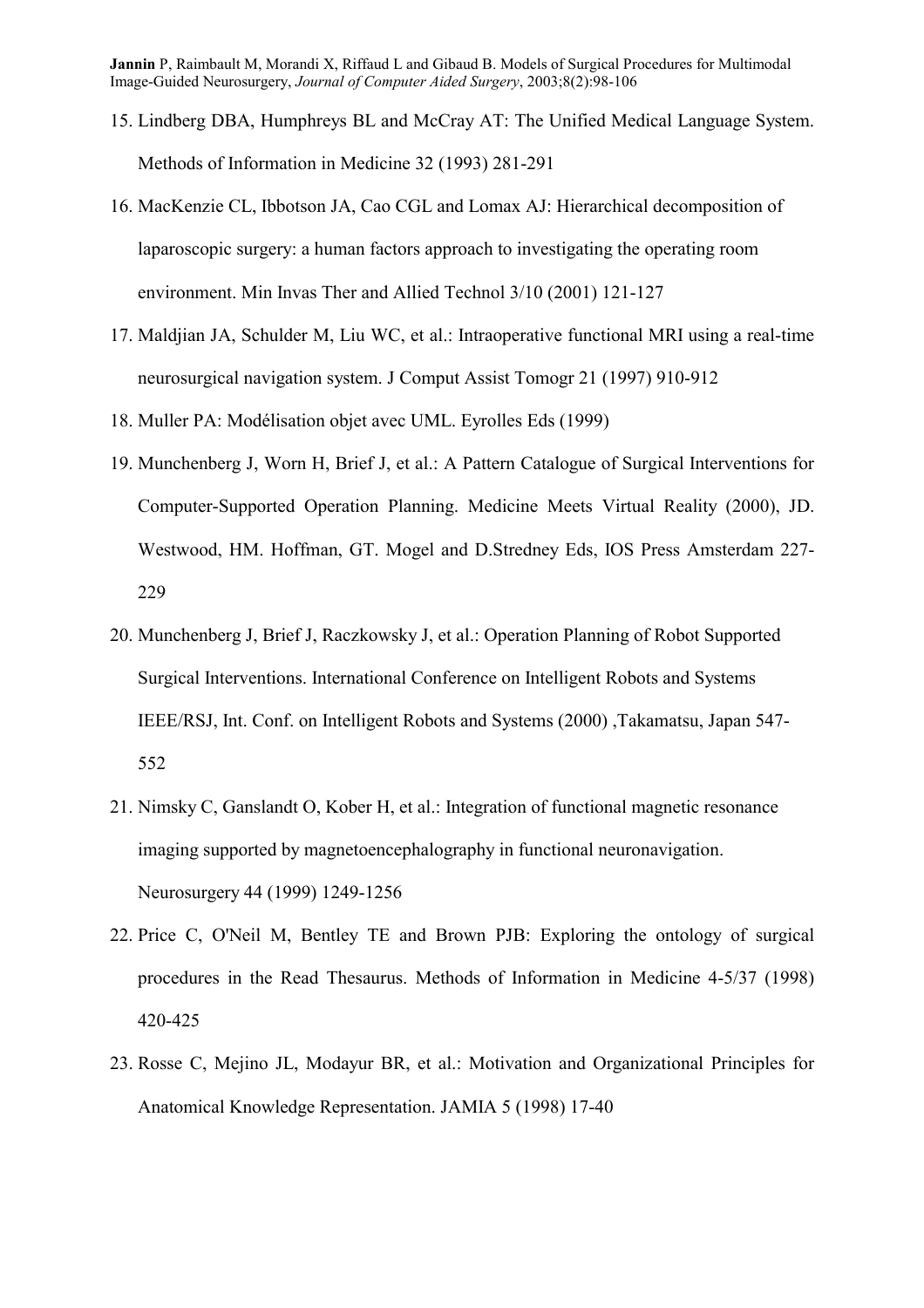- 24. Satava RM and Carrico CJ: Advanced Simulation Technologies for Surgical Education. Bulletin of the American College of Surgeon 7/81 (1996) 71-77
- 25. Taylor C, Draney MT, Ku JP, et al.: Predictive medicine: computational techniques in therapeutic decision making. Comp Aid Surg 4 (1999) 231–247
- 26. Trombert-Paviot B, Rodrigues JM, Rogers JE, et al.: GALEN: a third generation terminology tool to support a multipurpose national coding system for surgical procedures. International Journal of Medical Informatics 58-59 (2000) 71-85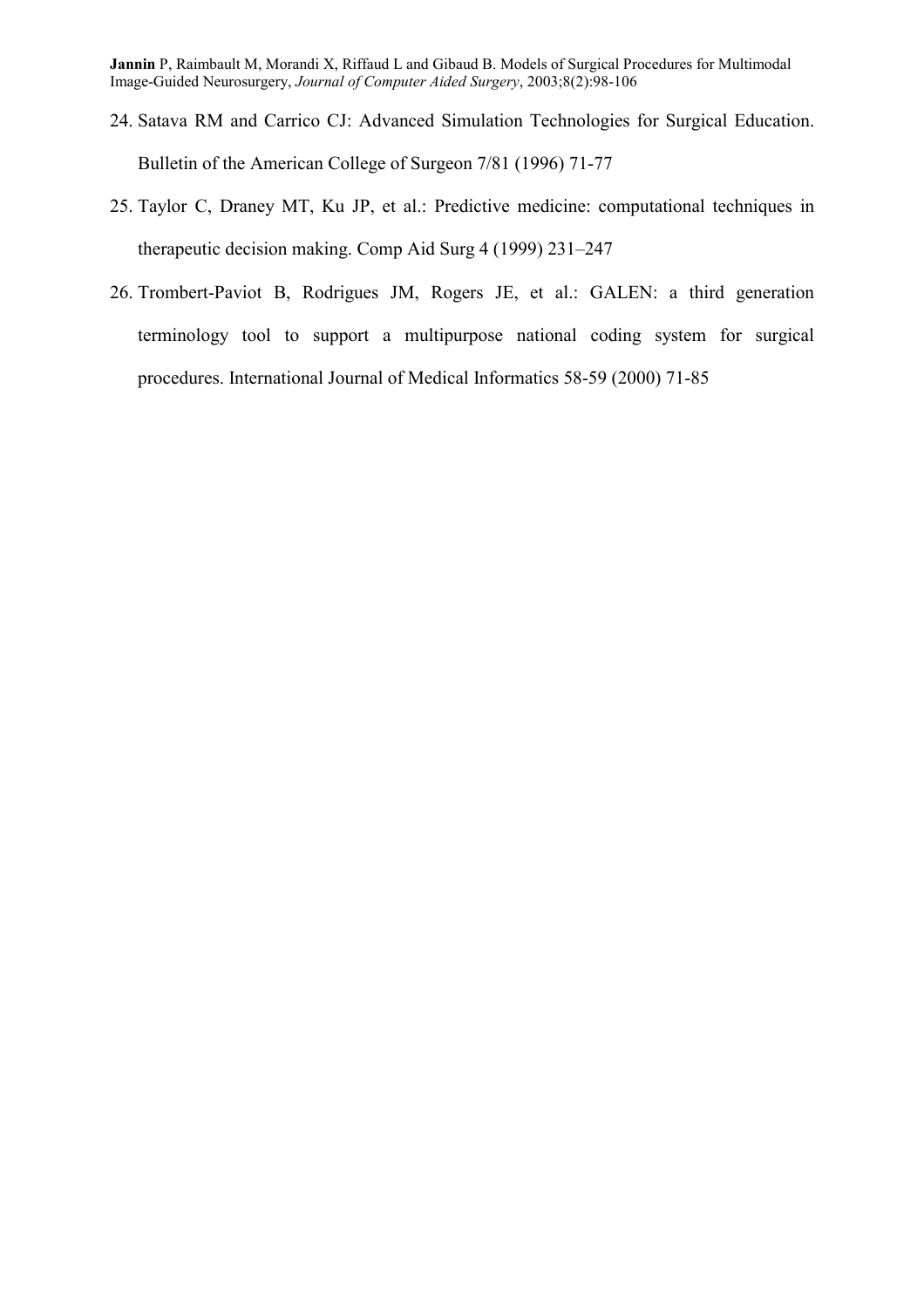Fig. 1. UML class diagram of multimodal image-guided craniotomies

Fig. 2. Simplified UML collaboration diagram (removal of a cavernoma, patient 14)

Fig 3. Example of a paper form filled by neurosurgeons (Step 5 for patient 14)